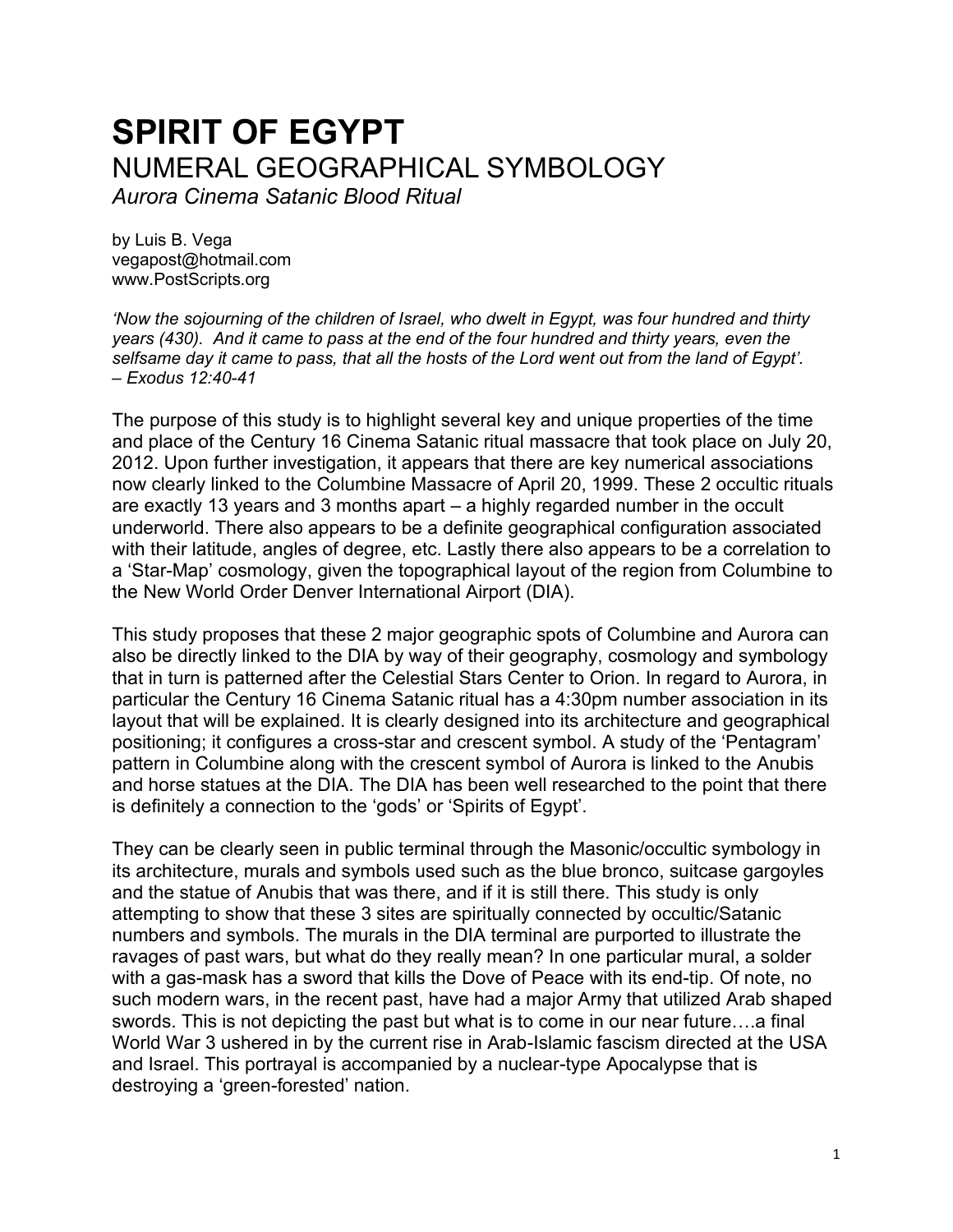## **Spirits of Egypt in America**

From the massacre of Columbine in 1999, there seems to be a 'connecting of the dots' geographically from Columbine to Aurora. Could there now be yet a future atrocity that is somehow to be connection with what occurred in Aurora 2012 to what perhaps, could be happening in and under the DIA in the near future. Do the 'idols' of Anubis and/or the blue bronco called 'Blucifer' or the Devil's Horse stationed at the DIA have something to do with this? What significance is there with the Columbine pentagram near the school or the star and crescent in Aurora theatre? Spiritually, it is self-evident that the former, present and Satanic ritual massacres are but a foretaste of the future national bondage that is to come on this great nation based on the symbology presented. A numerical study of the number '430' as it pertains to the layout of Aurora 16 Cinema shooting will show that the Spirits of Egypt or 'gods' if you will, have a strong foothold now on the USA.

This 430 number is the amount of years the 'Spirit of Egypt' held God's People, the Hebrews in captivity leading up to the Exodus of the Biblical account in Egypt. These Spirits from Egypt are the ones that will introduce 'bondage' and captivity to the people under its same domain now -as publically depicted in the DIA murals. This Nation of the USA is in dire straits spiritually. It is about to be led into captivity if what the study suggests based on the geographical and astrological symbology associated with the massacre sites. The USA, in this stage of its history parallels to what the Israelites had to go through during the times of the Pharaohs in Ancient Egypt when the 'gods' or demonic forces openly ruled the known world.

The Israelites were in captivity for 430 years because of their 'Spirit of Rebellion'. It appears that the Statue of Anubis has been the forerunner, the 'prophet' signaling a time –soon to come of when the 'pharaohs' that once ruled the 'Golden Age' are to return. This 'Pharaoh' is none other than Osiris, AKA Orion, the Phoenix, the Dark LORD –the AntiChrist that is to be indwelt by Lucifer himself. This apparent 'resurrection' of these 'ancient demonic gods' of Egypt have come to America. Could the Trek of the 13 Skulls in 2011 have had a part in this? Most people would unassumingly accept the statue of Anubis as a good-willed promoter of the King Tut exhibitions that have been scheduled to show around the USA and the world. Rather fascinating is that there is a popular video entitled I, Pet Goat II that came out in 2012 as an animated short film written, directed, produced and edited by Louis Lefebvre.

It depicted a 'Christ' figure on a barge or boat much like Anubis was across the USA to end up on the western shores or coast as a 'church' crumbled. Most people may not realizing though that perhaps the demons or 'gods' that indwell such idols -as taught by the Apostle Paul, have conjured-up a resurrection of evil on the Earth to unprecedented proportions in preparations for the End of Days/Tribulation. It seems that the whole Planet is being prepared for the initiation of the coming of Osiris, AKA ORION, Lucifer himself, and the Dark Lord of the Underworld himself. Perhaps such a 'spirit' has been the one or ones that have also perpetuated the Arab Spring of 2010. This same 'Spirit of Egypt' has culminated in the rise of the Muslim Brotherhood, where…in Egypt.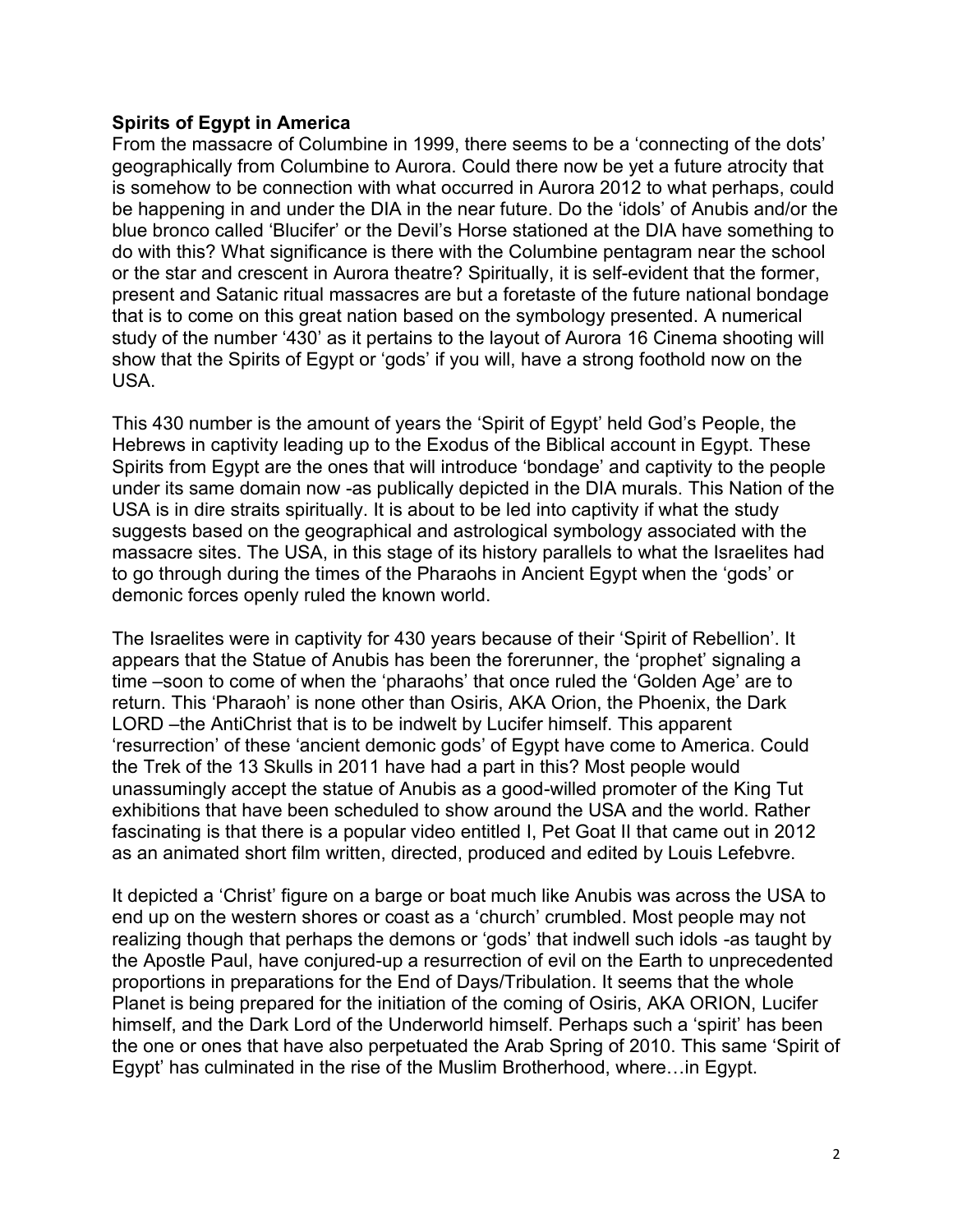## **The Arab Spring**

The Spirit of Egypt unleashed into the world will lead to the eventual World War 3. The al-Thawrāt al-ʻArabiyyah literally means the 'Arabic Rebellion'. Thus this 'Spirit of Egypt' that has journeyed with throughout the USA by way of Anubis -is one that has also conjured-up and sweep across the Arab nations to a call of rebellion. The movement has gained power but as the Spirit of Pharaoh demands, it will eventually enslave its masses. This 'movement' that began as protests on 18 December 2010 is still working out its end. To date, 4 major Arab-Islamic rulers have been deposed with Syrian's Assad most likely to be next in the line of fallen dominos at some point.

Once the new Islamic regimes are in place, it will be used as a staging ground to attempt, yet another unified Arab attack upon Israel. Such has been the chants in Cairo of '…millions that will march to martyrdom in an attempt in the near future to re-capture Jerusalem'. Perhaps the prophetic Psalm 83 War event will occur very soon. Such a spirit of 'captivity and bondage' will be the case during the Tribulation Period. Based on the research of what the NWO Airport has publically say about itself, it appears that the USA, spiritual is at such a dark point that the Spirit of Egypt has finally been able to publically sojourn throughout its 'High Places' of the USA without much opposition. How sad. Denver, after all is the 'mile-high city'.

The DIA is such a strategic location that it has been now reported that even Federal agencies are relocating to Denver from DC -such as the CIA's 'Domestic Division'. Also realize that the CIA has a USA Domestic Division to spy on US Citizens? The New World Order will be about bondage and captivity; total control by way of the Spirit of Egypt. This demonic spirit of Lucifer has now fully infiltrated the core of this Nation. Is it no wonder that in the last few years, bizarre crimes -never before reported, are becoming common place now? Cannibalism? Drug use and gang violence at new levels? This short study and chart is in no way implicating the Masons or those that 'architected' the regional geographical patterns from Columbine to the NWO Denver International Airport just because their 'symbols' or logos happen to configure at those sites.

The point is that these sites definitely have their occultic/Luciferian signatures that are there 'hidden in plain sight' so far. It is no coincidence that the Masons, Rosicrucians, Luciferians, illuminati all ascribe to the 'ancient' mystery religions' that are based on Egyptian and Babylonian Satanic knowledge and ritual. The same patterns and symbols, of what has been used in the past by such secret societies that incorporate 'time and place' symbolism incorporated into geographical markers, are all one in the same. All these require some form of human sacrifice and blood to anoint their plans. Based on the geometric configurations of the Columbine to DIA region, it also appears that the geography of the area is serving as a sort of 'Star Map' that is mirroring the Sirius-Orion-Monoceros triangle in the cosmos. It appears that Columbine with its Pentagram is the 'Star' Sirius. Then Aurora's 16 Cinemas is the 'Crescent Star' that is associated with Orion, the Dark Lord. Lastly, the NWO Airport with its 'Swastika' runway layout is the 'Black Sun' that corresponds to a 'Mystery Planet' or as the Masons call it the Blazing Star. Yes, some call Sirius the Blazing Star also.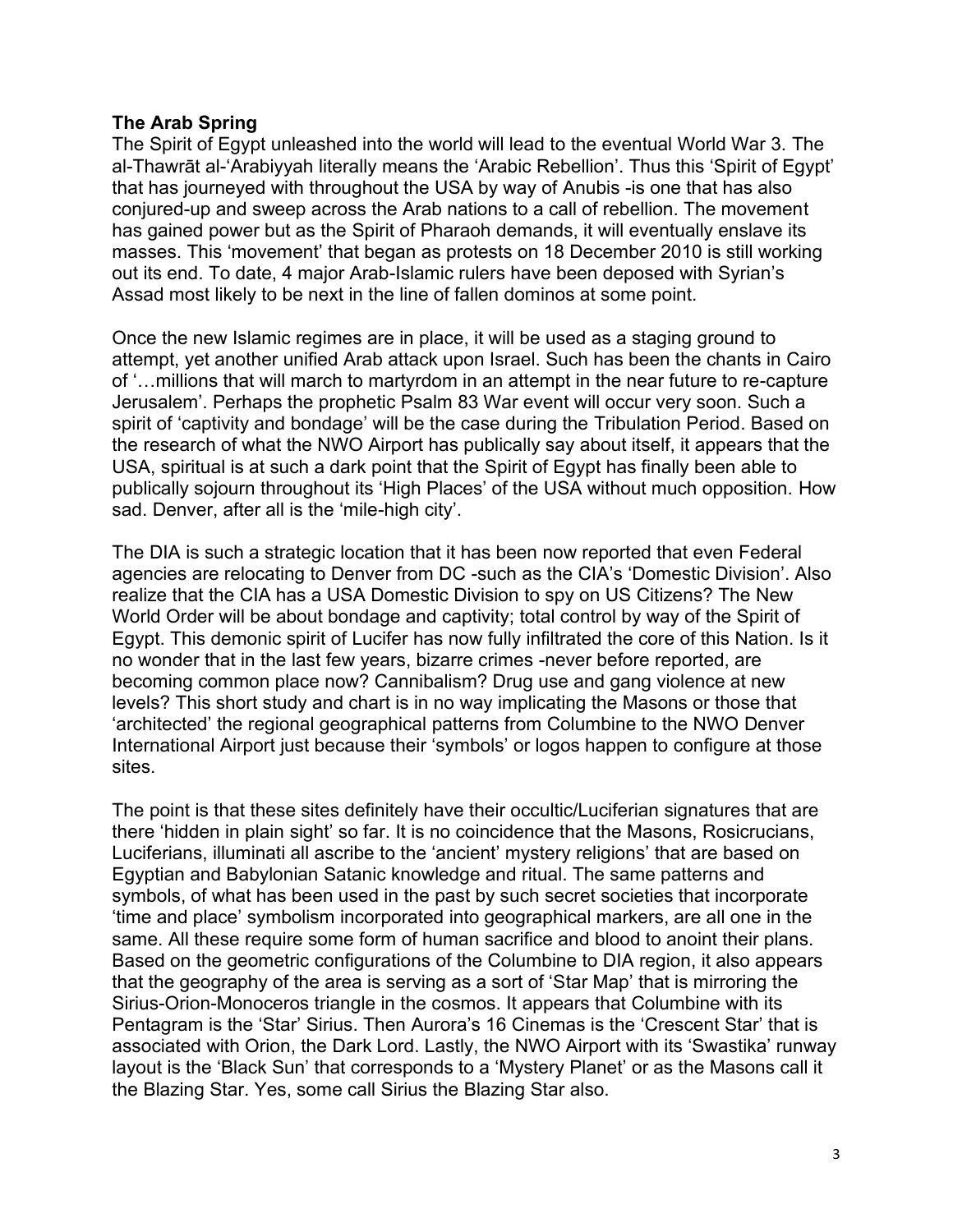## **As Above so Below Star Maps**

The reality of 'As Above so Below' parody of symbolism is operating in this region beyond a doubt. It is a system that mirrors the cosmology of the Heavens unto the Earth at certain geographical latitudes and/or degrees. If the Columbine Star is Sirius, and the Crescent Star is Orion and if the angles from Aurora, which lead to the airport are reliable, then it corresponds to the mystery planet many in the occult venerate as the origins of their Fallen Angels.

Perhaps this mystery planet is one of 'Stations' of which some of the Angles 'left their 1st estate' to come to Earth as explained in Genesis 6. In this geographical association, the 3 sites construe the Masonic elongated 'Square and Compass' on the ground that mirrors or becomes a reversed/mirrored trajectory of the Sirius-Orion-Black Sun trajectory in the Heavenlies.

*1. Columbine….Sirius Isis = False Prophet 2. Aurora……....Orion Osiris = Lucifer 3. DIA…………..Black Sun Mystery Planet = North of Pleiades with Blucifer or Monoceros Horus = as the Unicorn's Little Horn AntiChrist*

It also appears that the geographic layout of the region to include the Columbine Massacre and now the Aurora Massacre are directly associated to each other and the NWO Airport based on latitude and distance degrees. The NWO Airport at Denver is said to be one of the capitals in the Western Hemisphere during the time of the Tribulation. With TV specials, documentaries, eye-witnesses, many attest that indeed, there are underground complexes (DUMBs) that go beyond the explanation of just there being extra state-of-the-art baggage claim systems. It is reported that more dirt has been removed than what was taken out during the Panama Canal construction.

### *Columbine (the Dove/Young Boy area from a sky view)*

*- Is at 39º36 latitude = Pentagram star at school = Sirius*

*- Is at 13 nautical miles to Aurora 16 Century Cinemas*

*- Satanic ritual massacre: April 20, 1999 (666)*

### *Aurora (the Dawn)*

*- is at 39º42 latitude = Allah moon Crescent w/Star = Orion/Osiris - is at 13 miles to Denver International Airport (DIA) 'New World Airport' Satanic ritual massacre: July 20, 2012 (13.3 years from Columbine)*

### *Airport (the DIA)*

- *- is at 39º 50 latitude = 'Black Sun' Swastika 'Mystery Planet'*
- *- dedicated on Spring Equinox: March 20, 1994*
- *- exactly 5 years to Columbine April 20, 1999 massacre or 260 weeks*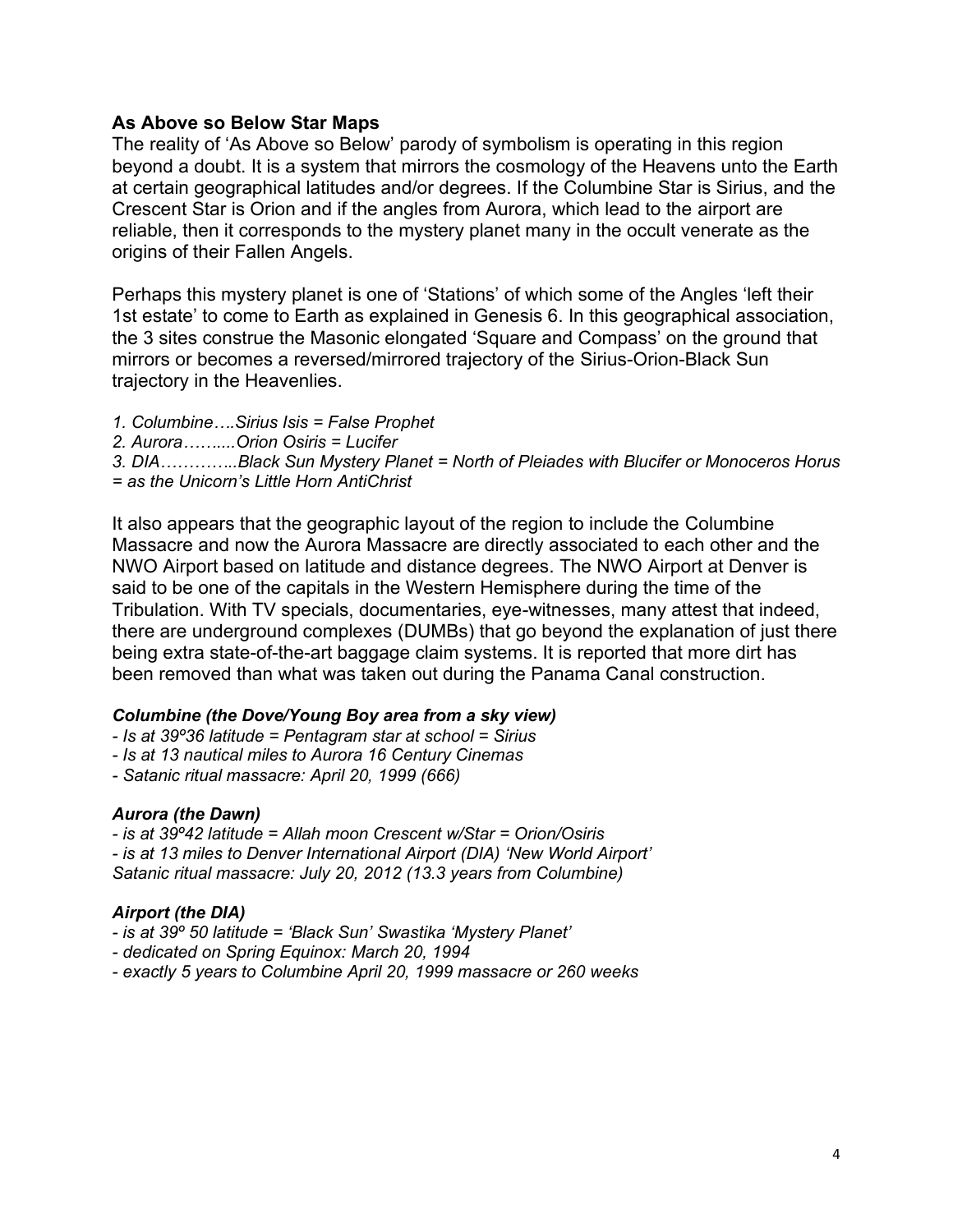## **Aurora Angles**

This word Aurora in Spanish means the 'Dawn' as in the breaking forth into the light from 'darkness' as in a morning. This is another favorite connotations used by the Masons and Luciferian/Illuminati. It was no coincidence that the bloodletting during the massacre at the Aurora 16 Cinemas occurred at the midnight showing hour. The ramifications and carnage was to be seen as the night turned into the Dawn of that morning in Aurora. It so happens that the sunrise hits the 16 Century Cinema building first in the 'Clock Circle' at 4:30 position. Although the Luciferians and occultists glorify their coming New 'Golden Age' as being one that will bring 'peace, love and tolerance'….there will be no such thing.

The AntiChrist –Osiris to come will use such venues to persuade the world but like a true Pharaoh of old, in fact, the one in the same with its 'Spirit from Egypt' will demand total allegiance and control. There is even a secret society called The Holy Order of the Golden DAWN (AURORA). It is made up of a fusion of Gnostic Christian beliefs and Ancient Egyptian rituals. They mix some half-truths with lies to ensnare their devotees and unassuming masses. This is the Luciferian formula from the Garden of Eden that has been used on Humanity ever since. Their 'Dawn' is nothing but evil darkness.

When you add the Columbine Angle to the Aurora Angle  $62^{\circ}$  + 39 $^{\circ}$  = 101 degrees (11 is often used to denote a portal or gate)

The 39º Angle of Aurora to NWO Airport  $= 39^{\circ}$  the latitude in which the DIA Airport is at

The difference between the latitude of Aurora 39 to the latitude to Columbine 39  $=$  Sum of 39 $\degree$  x 2  $= 78$ 

There is also an occultist signature regarding the exact timing of the shooting at 4:30 and 16 numbers. It appears that the shopping mall grid/layout of the Aurora Century 16 Cinema is very peculiar to the point that it can configure a clear Islamic Star and Crescent pattern. The pattern is that of the Moon Goddess Allah. The mall complex was designed with specific angles to have the Century 16 building totally separated from the rest of the mall and at the 4:30pm position. This was the same angle or arc within the circle of the murder as it was with John F. Kennedy, geometrically they corresponded to the same station.

### **16 Century Cinemas**

 $4pm + 5pm + 4:30pm =$  $[4 + 5 = 9] + [4 + 3 = 7] = 9 + 7 = 16$ 

Again, spiritually speaking, 430 could allude to the number of years Israel was to be in 'bondage' in Egypt. Perhaps this time-span is also echoing prophetic the lifespan the USA since the Pilgrims is to have? Consider that the first English Colony in North America, the Roanoke Colony is said to be established in 1585. If you add the length of the Egyptian Captivity, it brings you to the year 2015.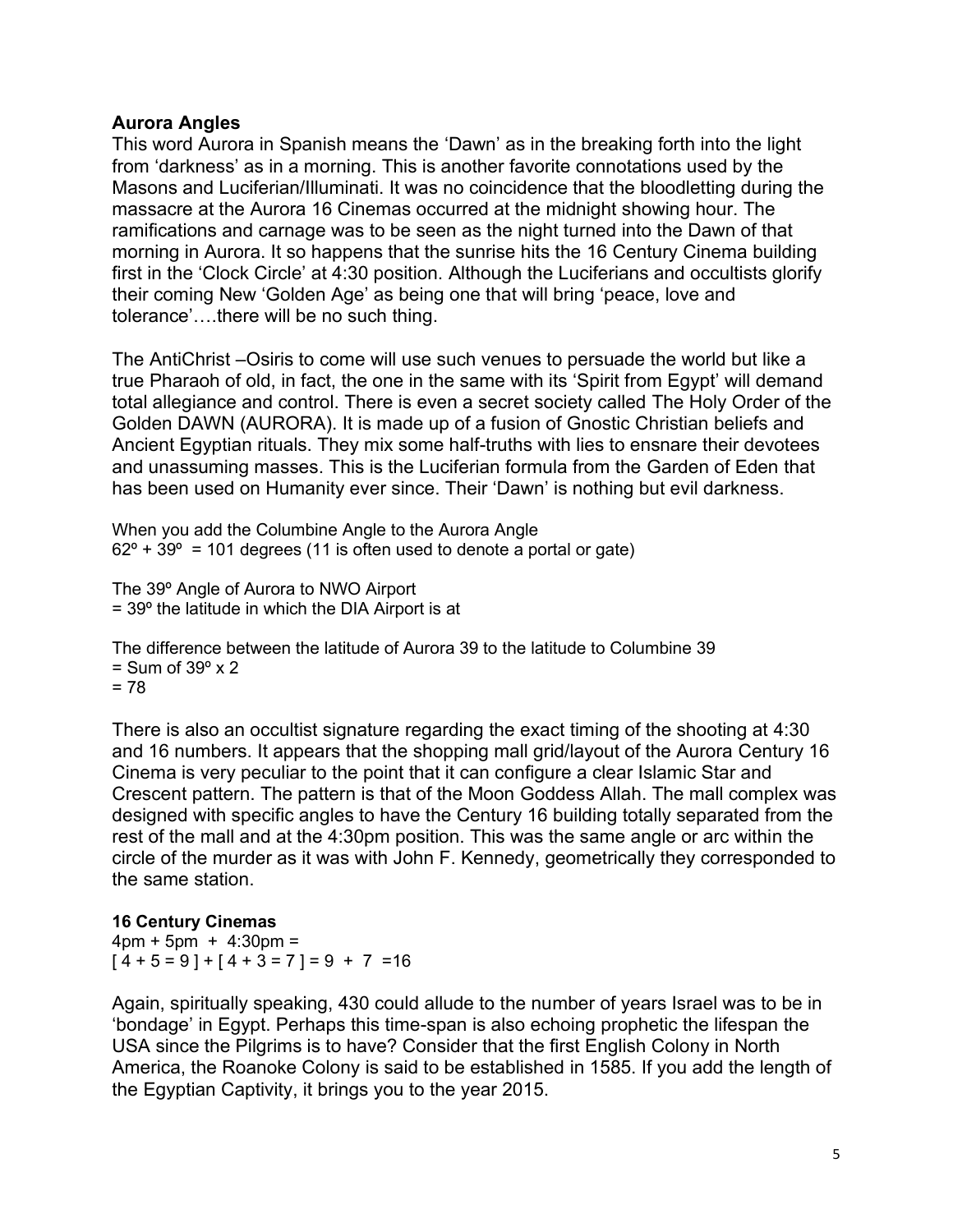## **Occultic Signatures**

Is this the year America goes into full captivity and bondage by the Spirit of Egypt come alive again, now in the USA? The year 1585 + 430 Years = 2015. It is interesting how this mall layout, based on its angles, configure a sort of 'Clock' number order. The clear Crescent shape in the North East side of the Mall perimeter has 7 sides but the South Eastern perimeter section only has 5 sides. Thus a summation of these sides renders the following. The Crescent Side + opposite side = a clock with coefficients of  $7 + 5 =$ 12. Incidentally, the 16th Century is the historical period of the greatest Islamic conquest and expansion, an 'Arab Spring' if you will. It brought about the bloodshed and slaughter of Jews and Christian communities that were established for centuries. The Muslims would dip their white hats in the blood of slaughtered Christians as a trophy, the same Red Hat that the Shiners wear with the Muslim Crescent Sword and Star.

In a guise to promote the King Tut Exhibition in Denver in 2011 and across the world, the Statue of Anubis has gone out before to attract attention of the Golden Age of which the Pharaohs once ruled. Or is it to announce the return of such a Pharaoh to come; AKA AntiChrist and his New Age? To the occult, Anubis is associated with the Dog Star Sirius at is revered by the secret societies as being ISIS at makes up the un-holy Trinity of Lucifer in the Last Days. This will be the False Prophet, the AntiChrist and Lucifer himself. It is also very interesting that the trajectory of Columbine-Aurora-DIA that is mirrored to Sirius-Orion-Black Sun is almost the in same pattern as the journey Anubis took it from London to New York and then to Denver. This Egyptian 'god' Anubis has the head of a 'dog'.

It is associated with aiding those journeying the afterlife in the Underworld or perhaps to aid those that will be in the 'underground' facilities that are purported to be situated under the airport in preparation for the Tribulation Period. This Egyptian 'god' with its 'spirit' has signaled the arrival of the 'Spirits of Egypt' – the planet Pluto to the world and specifically to the USA. It seems to have 'anointed' key geographical locations in the USA. This 'Spirit of Anubis' or of Egypt is primarily a spirit of bondage to come to the nation as it did with the Israelites of the Old Testament account. The People of GOD became slaves as a nation in Egypt for 430 years. The Blucifer Statue at the Denver Airport (DIA) is a large blue horse that is supposed to commemorate the Spanish Mustangs or the area and to 'ward off evil spirits' at the DIA. It stands 32 feet tall, coincidentally a favorite number of the Masons/occultists.

It was finished and installed in 2008. It is nick-named "Satan's Seed' and 'Blucifer'. Its creator was actually killed by it -as a piece fell on him and was killed before finishing the work. To the occult, it actually represents Monoceros the Horse/Unicorn that accompanies Orion as Horus. These 3 Constellations make up the 'Unholy Trinity' of Lucifer, that of Osiris-Horus-Isis. In the occult, the constellation's original meanings – which still stand to this day despite numerous transitions through civilizations are contorted and twisted to ascribe their application and meaning to Lucifer, the Fallen One. Such knowledge has degenerated to astrology but a true study on the Mazzaroth will ascribe the Redemptive Plan of YHVH through Jesus Christ. The Dawn (Aurora) or of the Isis of Lucifer is now upon this world.